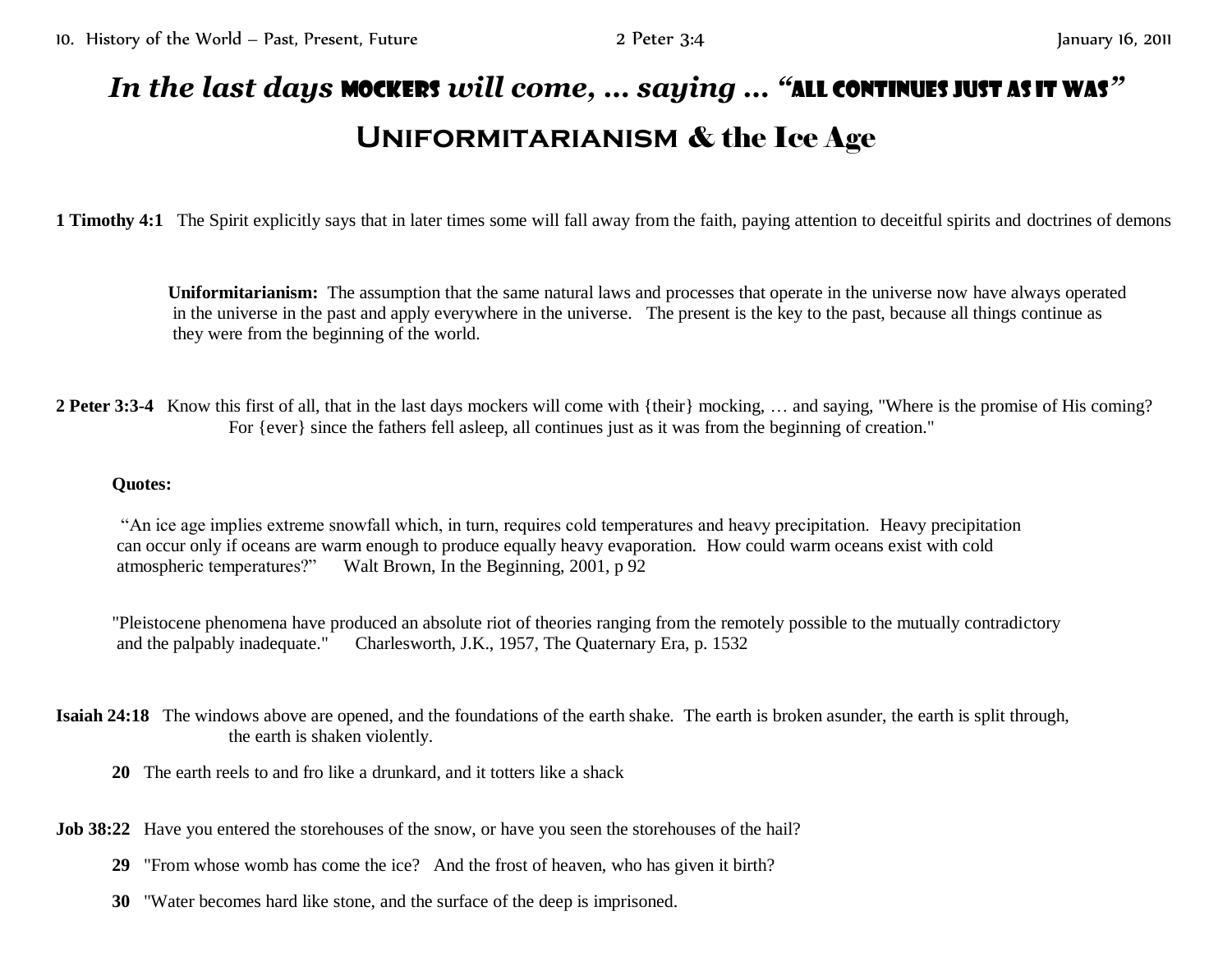**Job 6:15-17** Like the streams of the brooks that pass away, which are dark because of the ice then disappear in the heat.

- **2 Peter 3:5** For when they maintain this, it escapes their notice they willfully do not accept that by the word of God the heavens existed long ago and the earth was formed out of water and by water,
	- **6** through which the world at that time was destroyed, being flooded with water.
- **Romans 1:18** For the wrath of God is revealed from heaven against all ungodliness {lit: "no god"} and unrighteousness of men who suppress the truth in unrighteousness **unjustly.** 
	- **19** because that which is known about God is evident within them; for God made it evident to them.

**Ephesians 2:2** …in which you formerly walked according to the course of this world, according to the prince of the power of the air

- **3** We were by nature children of wrath, even as the rest.
- **4-5** But God, being rich in mercy, because of His great love with which He loved us, even when we were dead in our transgressions, made us alive together with Christ
- **12** Remember that you were at that time separate from Christ…having no hope and without God in the world.
- **13** But now in Christ Jesus you who formerly were far off have been brought near by the blood of Christ.

**Colossians 1:13** He rescued us from the domain of darkness, and transferred us to the kingdom of His beloved Son,

- **John 9:25** One thing I do know, that though I was blind, now I see.
- **Genesis 1:2** The earth was became formless and void {"tohu va bohu"}, and darkness was over the surface of the deep

**Isaiah 45:18** For thus says the LORD, who created the heavens (He is the God who formed the earth and made it, He established it and did not create it a waste place {"tohu va bohu"}

> RadicalGrace.com – History of the World #10, Page 1 & 2 of 3